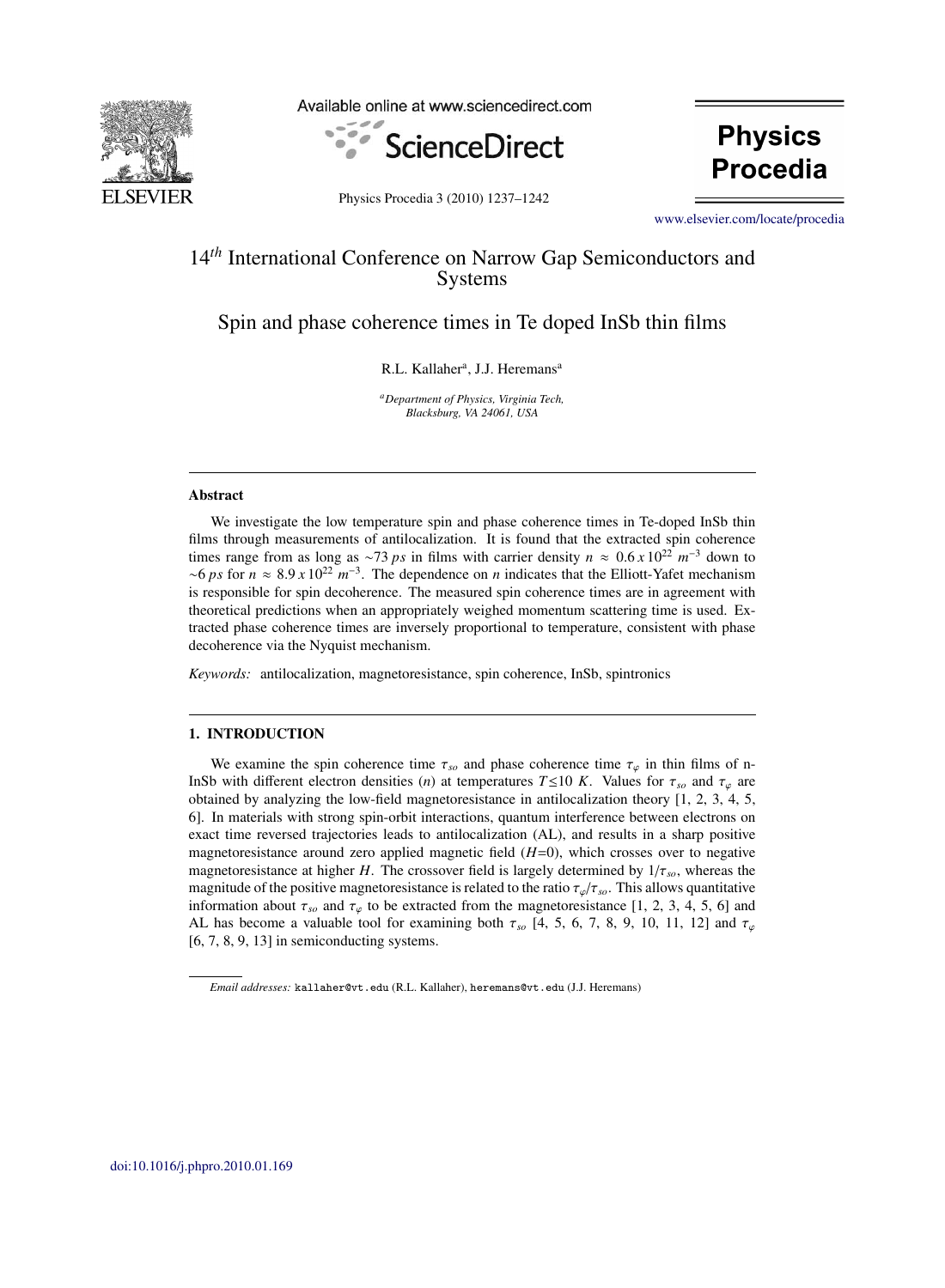| $(ICap)$ and ie doping $(ND,Cap)$ ; electron density $(n)$ ; mobility $(\mu)$ ; refinitenergy $(EF)$ . |             |               |               |
|--------------------------------------------------------------------------------------------------------|-------------|---------------|---------------|
|                                                                                                        | A           | B             | C             |
| $t_{Buffer}$ ( $\mu$ m)                                                                                | 0.2         | 0.15          | 0.2           |
| $N_{D,Buffer} (10^{22} m^{-3})$                                                                        | UD          | <b>UD</b>     | 4             |
| $t(active)$ ( $\mu$ m)                                                                                 | 1.3         | 0.6           | 1.3           |
| $N_D (active) (10^{22} m^{-3})$                                                                        | 2           | 3             | 10            |
| $t_{Cap}$ ( $\mu$ m)                                                                                   | 0.05        | 0.05          | 0.05          |
| $N_{D,Cap}$ (10 <sup>22</sup> m <sup>-3</sup> )                                                        | 15          | 15            | 30            |
| $n(10^{22}m^{-3})$                                                                                     | $0.6 - 0.7$ | $2.8 - 3.1$   | $8.8 - 9.0$   |
| $\mu$ (m <sup>2</sup> /Vs)                                                                             | $4.0 - 4.4$ | $3.4 - 3.5$   | $4.4 - 4.5$   |
| $E_F$ (meV)                                                                                            | $8.3 - 9.2$ | $22.0 - 23.4$ | $43.5 - 44.1$ |

Table 1: Layer structure and transport properties at  $T = 0.4 K$  for the different InSb film types: buffer layer thickness  $(t_{\text{Buffer}})$  and Te doping  $(N_{D,Buffer}, \text{UD}=$ undoped); active layer thickness (*t*) and Te doping  $(N_D)$ ; cap layer thickness  $(t_{Cap})$  and Te doping  $(N_{D,Cap})$ ; electron density  $(n)$ ; mobility  $(\mu)$ ; Fermi energy  $(E_F)$ .

# 2. EXPERIMENT

Low-field magnetoresistance measurements were performed on high mobility  $(\mu)$  Te-doped InSb thin films. Each MOCVD-grown film is composed of three distinct InSb layers. Electrical transport through the film is dominated by the high  $\mu$  active layer which is positioned between a buffer and cap layer. The buffer layer allows for higher  $\mu$  in the active layer by mitigating the effects arising from the 14% lattice mismatch between the GaAs  $(100)$  substrate and InSb. A low  $\mu$ , heavily doped 0.05  $\mu$ m cap layer facilitates Ohmic contacts to the active layer. The thickness and doping level of the buffer, active, and cap layers for the different InSb films are summarized in Table 1. Further details about the structure and transport properties of these films are presented and discussed elsewhere [7, 14, 15]. These previous studies have revealed that the active layer has much larger average  $\mu$  as compared to either the buffer or cap layer and that scattering by charged impurities limits  $\mu$  at low *T* [14, 15]. Based on the relative doping, thickness, and average  $\mu$  of the different layers, a multilayer in-plane magnetotransport analysis suggests that the active layer conducts ∼95% of the overall current [7, 16]. Thus, the magnetotransport is assumed to be dominated by the active layer only, and contributions from the buffer and cap layers are neglected. Hall and zero field resistivity  $(\rho_0)$  measurements were performed in order to characterize the electron mobility  $\mu$  and electron density *n* at low *T*, as collected in Table 1.

Examples of the observed magnetoresistance are shown in Fig. 1. The component antisymmetric with respect to *H* has been subtracted from the raw data in order to remove contributions from the Hall effect and any slight electronic drifts. Antilocalization is observed in all the measured films. The field at which the positive to negative magnetoresistance crossover occurs is lower for films with smaller density, indicating that τ*so* is largest in the lower doped films. In addition, it is noted that in each of the films the crossover field remains relatively constant as a function of *T*. However, the magnitude of the positive magnetoresistance rapidly decreases with increasing *T*. This suggests that in this range of *T*, τ*so* exhibits little or no *T*-dependence and that the *T*-dependence of the low-field magnetoresistance is dominated by the behavior of  $\tau_{\varphi}$ .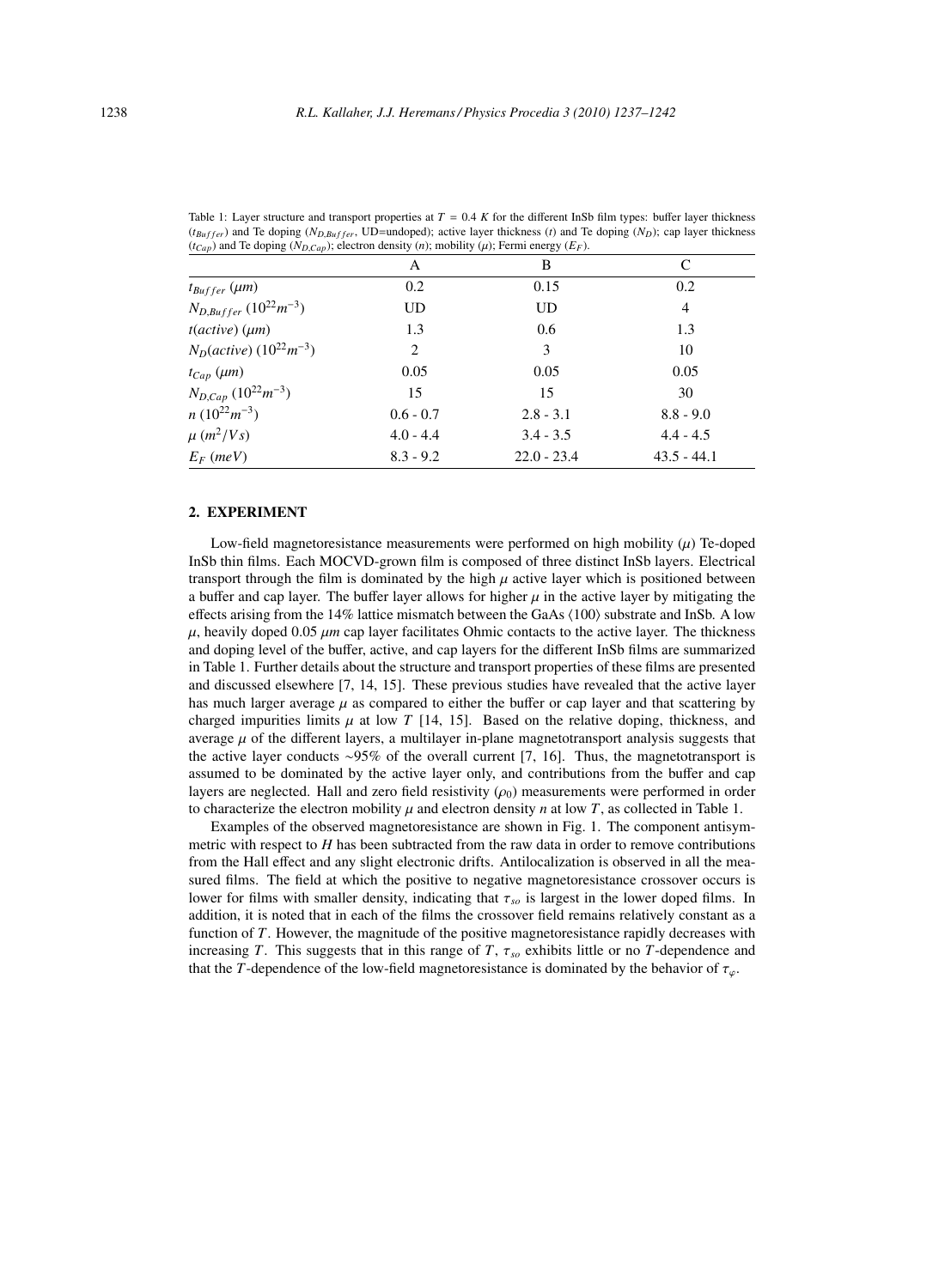

Figure 1: Examples of the measured low *H* magnetoresistance at variable *T*, along with theoretical models based on Eq. (1) (black lines), for the InSb film types A, B, C.

#### 3. ANALYSIS

In order to obtain quantitative information about  $\tau_{so}$  and  $\tau_{\varphi}$ , the magnetoresistance traces were fit to an AL theory that includes the effects of spin-orbit interactions. The quantum corrections to the conductivity arising from AL are sensitive to the mobilitiy scattering time  $\tau_p$ , diffusion constant *D*, magnetic scattering time  $\tau_s$ , spin coherence time  $\tau_{so}$ , and phase coherence time  $\tau_{\varphi}$ . However, since the InSb films are free from magnetic impurities,  $\tau_{s}$  is neglected in the analysis of the magnetoresistance curves. Using values of *n* and  $\mu$  obtained from  $\rho_0$  and Hall measurements, we calculate  $\tau_p = m^* \mu / e$  and  $D = \frac{1}{3} v_F^2 \tau_p$ , taking the nonparabolicity of the InSb conduction band into account for the effective mass  $m^*$  and Fermi velocity  $v_F$  [17].

In thin films of thickness *t*, phase coherent phenomena, such as AL, display two-dimensional behavior when the phase coherence length  $L_\varphi = \sqrt{D\tau_\varphi} > t$  [18]. We find that fitting the data with AL theory self-consistently yields an  $L_\varphi > t$  for all *T* at which AL was experimentally observed. Therefore, the magnetoresistance curves are modeled with a two-dimensional localization theory [3]. For isotropic spin-orbit scattering, the corrections to the resistivity in perpendicular *H* are given by [2, 3, 18]:

$$
\frac{-\Delta \rho}{\rho_0^2} \approx \Delta \sigma = \frac{-e^2}{2\pi^2 \hbar} \left[ \Psi \left( \frac{1}{2} + \frac{H_{tr}}{H} \right) + \frac{1}{2} \Psi \left( \frac{1}{2} + \frac{H_{\varphi}}{H} \right) - \frac{3}{2} \Psi \left( \frac{1}{2} + \frac{H_{\varphi}}{H} + \frac{4}{3} \frac{H_{so}}{H} \right) \right]
$$
(1)

where  $\Psi$  is the digamma function,  $H_{tr} = \hbar / (4eD\tau_p)$ ,  $H_{\varphi} = \hbar / (4eD\tau_{\varphi})$  and  $H_{so} = \hbar / (4eD\tau_{so})$ . With  $\tau_p$  and *D* predetermined, the magnetoresistance traces at each *T* were independently fit to Eq. (1) in order to determine both  $\tau_{so}$  and  $\tau_{\varphi}$ . The results of these fits are plotted along with the experimental data in Fig. 1. Extracted values for  $\tau_{so}$  and  $\tau_{\varphi}$  are presented and discussed below.

## 4. RESULTS

#### *4.1. Spin coherence time*

Extracted values of  $\tau_{so}$  for the three different film types are displayed in Fig. 2. Similar to τ*p*, it is observed that τ*so* displays an only weak dependence on *T* for 0.4 *K*<*T*<10 *K*. τ*so* does, however, exhibit a strong dependence on *n*, with  $\tau_{so}$  varying from  $\sim 6 \text{ ps}$  for  $n \approx 8.9 \times 10^{22} \text{ m}^{-3}$ <br>to  $\sim 73 \text{ ps}$  for  $n \approx 0.6 \times 10^{22} \text{ m}^{-3}$ . The corresponding spin coherence lengths  $L_{so} = \sqrt{D \tau_{so}}$  a also illustrated in Fig. 2. We find  $L_{so} \ge 0.9 \mu m$ , with  $L_{so}$  as long as  $1.5 \mu m$  in sample type A.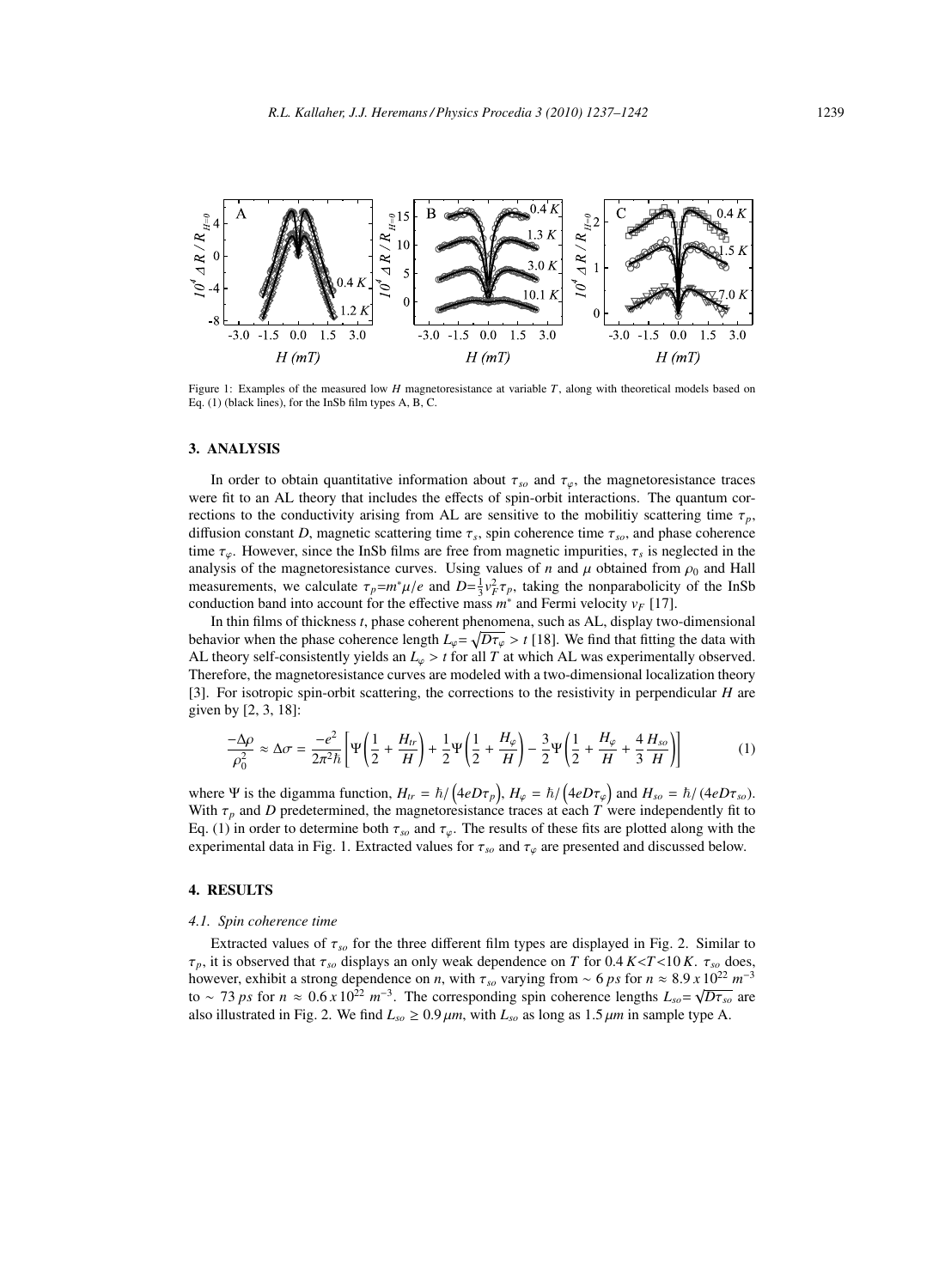

Figure 2: Spin coherence times  $\tau_{so}$  *vs T*, obtained from the fits of Eq. (1) to the data in Fig. 1. Dashed horizontal lines indicate average values of  $\tau_{so}$ , also in parentheses with the spin coherence length *Lso*.



Figure 3: Logarithmic plot of the spin decoherence rate,  $1/\tau_{so}$  (normalized to  $1/\tau_p$ , see text). The dashed line shows that the experimental  $1/\tau_{so}$  is 9 times larger than  $1/\tau_{so}^{EY}$  as predicted from Eq. (2) using  $\tau_p$ .

The spin-orbit scattering mechanisms which determine spin decoherence in n-type InSb thin films are the D'yakonov-Perel (DP) mechanism [19, 20, 21, 22] and the Elliott-Yafet (EY) mechanism [19, 20, 21, 23, 24]. For degenerate bulk semiconductors, the spin relaxation rates under the EY and DP mechanisms depend on the semiconductor's band gap *EG*, spin-orbit splitting of its valence bands  $\Delta$ , and Fermi energy  $E_F$ . Theoretically these rates are given by [19, 20, 21, 25]:

$$
\frac{1}{\tau_{so}^{EY}} = \frac{\alpha_{EY}}{\tau_p} \gamma^2 \left(\frac{1-\gamma/2}{1-\gamma/3}\right)^2 \left(\frac{E_F}{E_G}\right)^2, \quad \frac{1}{\tau_{so}^{DP}} \cong \alpha_{DP} \left(\frac{E_F^3}{\hbar^2 E_G}\right) \frac{\gamma^2}{3-\gamma} \left(\frac{m^*}{m_0}\right)^2 \tau_p \tag{2}
$$

where  $m_0$  represents the free electron mass, and  $\gamma = \Delta/(\Delta + E_G)$  ( $\Delta = 810 \text{ meV}$  and  $E_G =$ 236  $meV$  in InSb at low *T* [26]).  $\alpha_{EXP}$  are constants which depend on the dominant scattering mechanism [19, 20, 21]. Because  $1/\tau_{so} \sim E_F^{\nu}$  for both EY ( $\nu = 2$ ) and DP ( $\nu = 3$ ) mechanisms, a logarithmic plot of  $1/\tau_{so}$  *vs E<sub>F</sub>* can distinguish which mechanism dominates spin decoherence. Although the DP mechanism dominates spin decoherence in many other n-type III-V materials and heterostructures [27, 28], the EY mechanism can be relevant in InSb systems [19, 20, 21, 25, 29].

Figure 3 depicts the dependence of  $1/\tau_{so}$  on  $E_F$ , with  $\tau_{so}$  given in units of  $\tau_p$  in order to allow for the different  $\mu$  in each of the films. The logarithmic plot shows  $\tau_{so} \sim E_F^{-2}$ , consistent with spin decoherence via the EY mechanism. For scattering by charged impurities,  $\alpha_{EY}=32/27$ [19, 20, 21, 25]. Thus, with  $\tau_p$  as the measure of the timescale over which itinerant electrons are scattered, Eq. (2) would predict a decoherence rate  $1/\tau_{so}^{EY}$  that is a factor ∼ 9 smaller than what is experimentally observed. This indicates that the appropriate scattering timescale for spin decoherence under the EY mechanism is different than the timescale governing momentum relaxation. Predictions based on  $\tau_p$ , which is disproportionately sensitive to backscattering, can thus underestimate the spin decoherence rate. We note that for calculations of spin relaxation resulting from the cubic Dresselhaus spin-orbit term in bulk semiconductors [28],  $\tau_3$  is the relevant scattering timescale, where  $\tau_3$  is defined by:  $\tau_3^{-1} = \int_{-1}^{1} W(\theta) [1 - P_3(\cos(\theta))] d \cos(\theta)$ . Here  $W(\theta)$  denotes the  $\theta$ -dependent scattering probability, and  $P_3$  the 3<sup>rd</sup> Legendre polynomial. Calculations show that  $\tau_3/\tau_p \approx 1/6$  for charged impurity scattering [7, 19, 20, 21] and thus sub-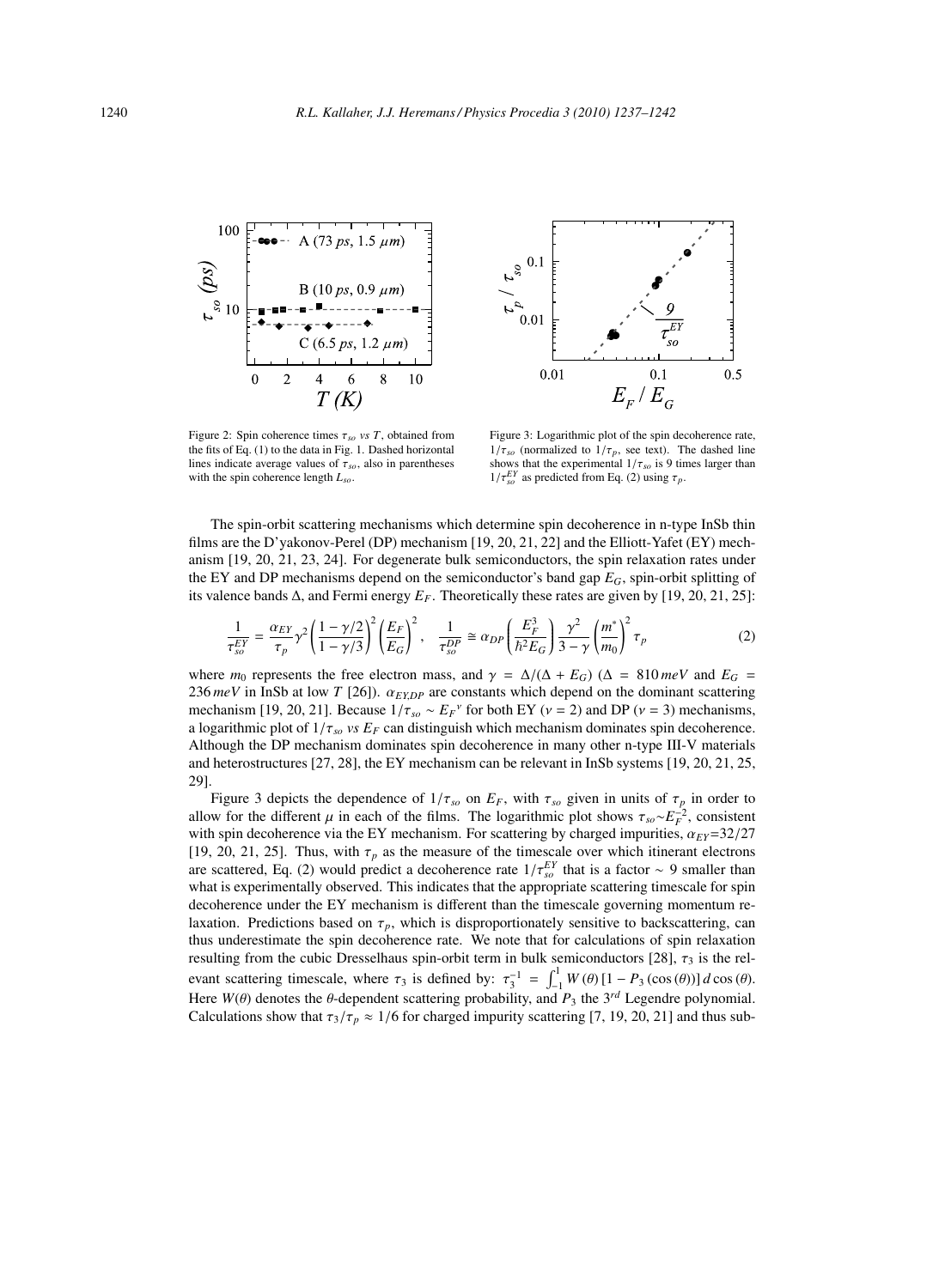

Figure 4: Extracted phase coherence times  $\tau_{\varphi}$  *vs T*, obtained from the fits of Eq. (1) to the data in Fig. 1. Dashed line indicates a fit to a 1/*T* dependence for sample B.

stituting  $\tau_3 \to \tau_p$  in Eq. (2) brings theoretical predictions of  $\tau_{so}^{EY}$  within a factor 1.5 of experimental observations.

## *4.2. Phase coherence time*

As compared to  $\tau_{so}$ , a strong *T*-dependence of  $\tau_{\varphi}$  is observed (Fig. 4). For samples B and C,  $\tau_{\varphi}$  is found to decrease by more than an order of magnitude as *T* is increased from 0.4 *K* to ~ 8 *K*. With a constant  $\tau_{so}$ , the changes in  $\tau_{\varphi}$  are responsible for the observed *T*-dependence of the low-field magnetoresistance, as the magnitude of the AL corrections are related to the ratio of  $\tau_{\omega}/\tau_{so}$ . Thus, as  $\tau_{\omega}$  decreases with increasing *T*, the magnitude of the AL corrections diminish and as a consequence AL is observed over a larger range of *T* in films with small values of  $\tau_{so}$ . It is found that  $\tau_{\varphi} \sim 1/T$  in samples B and C. The *T*-dependence of sample A is not independently evaluated as the long  $\tau_{so}$  limits the range of *T* over which AL is observed. The  $1/T$  dependence of  $\tau_{\varphi}$  is characteristic of phase decoherence via the Nyquist electron-electron dephasing mechanism [8, 30, 31, 32]. The dashed line in Fig. 4 explicity depicts the  $1/T$  dependence of  $\tau_{\varphi}$  in sample B. The data follow this  $1/T$  behavior except at the lowest  $T = 0.4 K$  where saturation of  $\tau_{\varphi}$  is observed. The tendency for  $\tau_{\varphi}$  to saturate towards a constant value as  $T \to 0$  is often observed in experimental studies of  $\tau_{\varphi}$  [32] and indicates the presence of additional phase-breaking mechanisms [2, 8, 32, 33].

## 5. CONCLUSIONS

In summary, we have examined spin and phase coherence in high quality Te-doped InSb thin films through measurements of AL. It is observed that  $1/\tau_{so} \sim E_F^2$  indicating that the spin decoherence is dominated by the EY mechanism. Even though the experimental spin coherence times are shorter than predicted by the EY model, the inherently large  $\mu$  in InSb allows for considerable spin coherence lengths;  $L_{so} \ge 0.9 \mu m$  is observed. Phase coherence times follow  $\tau_{\varphi} \sim$ 1/*T*, typical of the Nyquist electron-electron dephasing mechanism. This work was supported by DOE through grant DE-FG02-08ER46532 and NSF through grant DMR-0618235.

#### References

[1] B. L. Al'tshuler, A. G. Aronov, A. I. Larkin, Sov. Phys. JETP 54 (1981) 411.